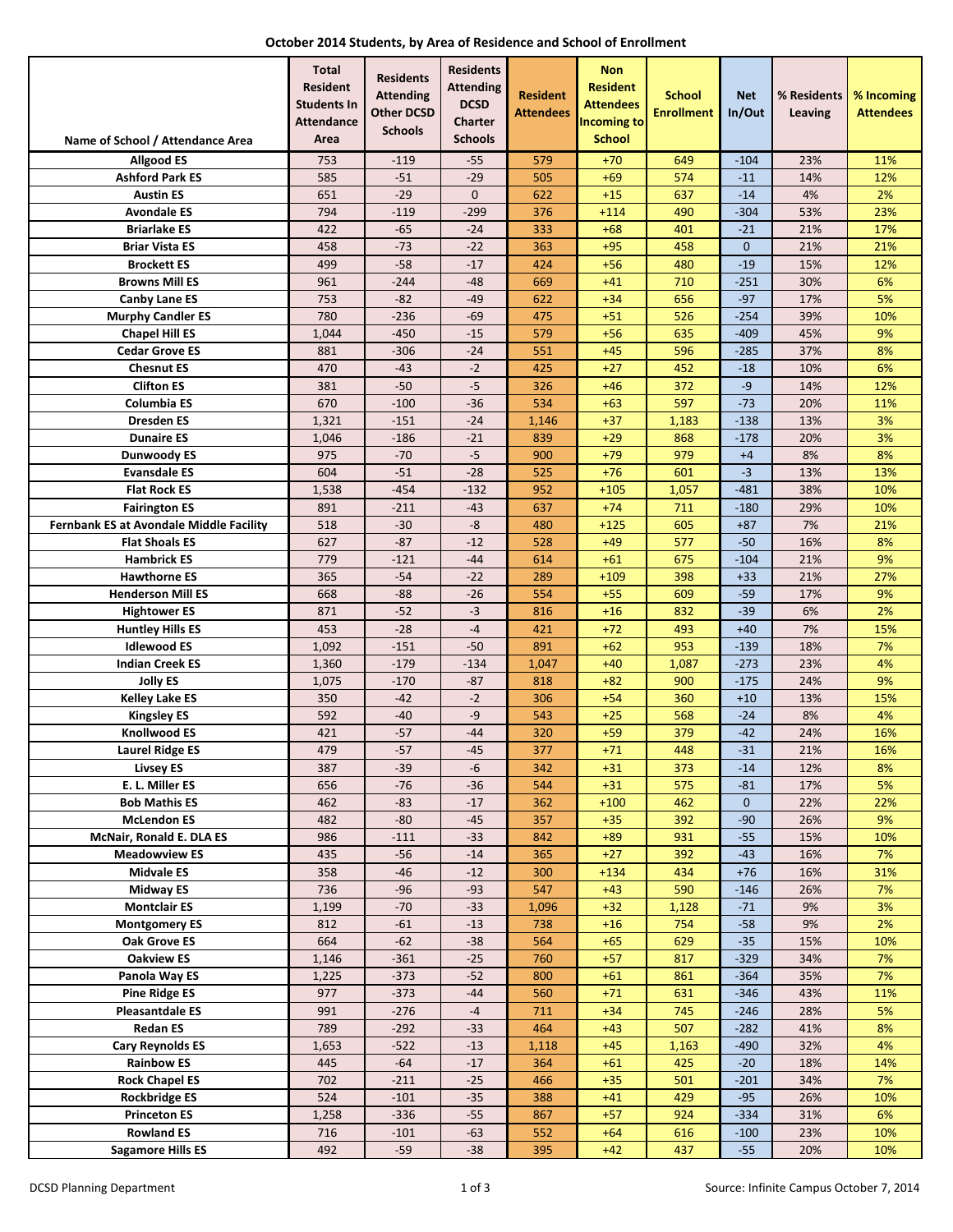|  |  | October 2014 Students, by Area of Residence and School of Enrollment |
|--|--|----------------------------------------------------------------------|
|--|--|----------------------------------------------------------------------|

|                                                    | <b>Total</b><br><b>Resident</b><br><b>Students In</b><br><b>Attendance</b> | <b>Residents</b><br><b>Attending</b><br><b>Other DCSD</b> | <b>Residents</b><br><b>Attending</b><br><b>DCSD</b><br><b>Charter</b> | <b>Resident</b><br><b>Attendees</b> | <b>Non</b><br><b>Resident</b><br><b>Attendees</b><br><b>Incoming to</b> | <b>School</b><br><b>Enrollment</b> | <b>Net</b><br>In/Out | % Residents<br>Leaving | % Incoming<br><b>Attendees</b> |
|----------------------------------------------------|----------------------------------------------------------------------------|-----------------------------------------------------------|-----------------------------------------------------------------------|-------------------------------------|-------------------------------------------------------------------------|------------------------------------|----------------------|------------------------|--------------------------------|
| Name of School / Attendance Area                   | Area                                                                       | <b>Schools</b>                                            | <b>Schools</b>                                                        |                                     | <b>School</b>                                                           |                                    |                      |                        |                                |
| <b>Shadow Rock ES</b>                              | 882                                                                        | $-200$                                                    | $-52$                                                                 | 630                                 | $+32$                                                                   | 662                                | $-220$               | 29%                    | 5%                             |
| <b>Smoke Rise ES</b>                               | 443                                                                        | $-49$                                                     | $-19$                                                                 | 375                                 | $+63$                                                                   | 438                                | $-5$                 | 15%                    | 14%                            |
| <b>Snapfinger ES</b>                               | 962                                                                        | $-114$                                                    | $-58$                                                                 | 790                                 | $+42$                                                                   | 832                                | $-130$               | 18%                    | 5%                             |
| <b>Stone Mill ES</b><br><b>Stone Mountain ES</b>   | 635<br>637                                                                 | $-63$<br>$-86$                                            | $-23$<br>$-28$                                                        | 549<br>523                          | $+20$<br>$+47$                                                          | 569<br>570                         | $-66$<br>$-67$       | 14%<br>18%             | 4%<br>8%                       |
| <b>Stoneview ES</b>                                | 1,102                                                                      | $-285$                                                    | $-55$                                                                 | 762                                 | $+84$                                                                   | 846                                | $-256$               | 31%                    | 10%                            |
| <b>Toney ES</b>                                    | 488                                                                        | $-63$                                                     | $-12$                                                                 | 413                                 | $+13$                                                                   | 426                                | $-62$                | 15%                    | 3%                             |
| <b>Vanderlyn ES</b>                                | 737                                                                        | $-41$                                                     | $-2$                                                                  | 694                                 | $+20$                                                                   | 714                                | $-23$                | 6%                     | 3%                             |
| <b>Woodridge ES</b>                                | 833                                                                        | $-210$                                                    | $-59$                                                                 | 564                                 | $+22$                                                                   | 586                                | -247                 | 32%                    | 4%                             |
| <b>Woodward ES</b>                                 | 1,106                                                                      | $-87$                                                     | $-25$                                                                 | 994                                 | $+47$                                                                   | 1,041                              | $-65$                | 10%                    | 5%                             |
| <b>Dekalb ES of the Arts</b>                       | 0                                                                          | $\mathbf 0$                                               | $\mathbf 0$                                                           | $\mathbf{0}$                        | $+533$                                                                  | 533                                | $+533$               |                        | 100%                           |
| <b>Wadsworth Magnet</b>                            | $\mathbf{0}$                                                               | $\overline{0}$                                            | $\mathbf{0}$                                                          | $\overline{0}$                      | $+244$                                                                  | 244                                | $+244$               |                        | 100%                           |
| Narvie J. Harris Theme ES                          | $\mathbf{0}$<br>$\mathbf{0}$                                               | $\mathbf{0}$<br>$\mathbf 0$                               | $\mathbf{0}$<br>$\mathbf 0$                                           | $\mathbf{0}$<br>$\mathbf{0}$        | $+858$<br>$+458$                                                        | 858<br>458                         | $+858$<br>$+458$     |                        | 100%<br>100%                   |
| Kittredge Magnet<br><b>Marbut Theme ES</b>         | $\mathbf{0}$                                                               | $\mathbf{0}$                                              | $\mathbf{0}$                                                          | $\mathbf{0}$                        | $+772$                                                                  | 772                                | $+772$               |                        | 100%                           |
| <b>Oakcliff Theme ES</b>                           | $\mathbf 0$                                                                | $\mathbf 0$                                               | $\mathbf 0$                                                           | $\mathbf{0}$                        | $+730$                                                                  | 730                                | $+730$               |                        | 100%                           |
| Bouie, Edward L. Sr. Theme ES                      | $\mathbf{0}$                                                               | $\mathbf{0}$                                              | $\mathbf{0}$                                                          | $\mathbf{0}$                        | $+736$                                                                  | 736                                | $+736$               |                        | 100%                           |
| <b>Robert Shaw Theme ES</b>                        | $\mathbf 0$                                                                | $\mathbf{0}$                                              | $\mathbf 0$                                                           | $\mathbf{0}$                        | $+479$                                                                  | 479                                | $+479$               |                        | 100%                           |
| <b>Wynbrooke Theme ES</b>                          | $\overline{0}$                                                             | $\overline{0}$                                            | $\overline{0}$                                                        | $\overline{0}$                      | $+758$                                                                  | 758                                | $+758$               |                        | 100%                           |
| <b>Bethune, Mary McLeod MS</b>                     | 1,047                                                                      | $-130$                                                    | $-47$                                                                 | 870                                 | $+33$                                                                   | 903                                | $-144$               | 17%                    | 4%                             |
| <b>Cedar Grove MS</b>                              | 1,010                                                                      | $-169$                                                    | $-21$                                                                 | 820                                 | $+45$                                                                   | 865                                | $-145$               | 19%                    | 5%                             |
| <b>Chamblee MS</b>                                 | 661                                                                        | $-44$                                                     | -9                                                                    | 608                                 | $+282$                                                                  | 890                                | $+229$               | 8%                     | 32%                            |
| <b>Chapel Hill MS</b><br>Columbia MS               | 806<br>909                                                                 | $-105$<br>$-92$                                           | $-26$<br>$-19$                                                        | 675<br>798                          | $+185$                                                                  | 860<br>939                         | $+54$                | 16%<br>12%             | 22%<br>15%                     |
| <b>Druid Hills MS</b>                              | 949                                                                        | $-68$                                                     | $-82$                                                                 | 799                                 | $+141$<br>$+104$                                                        | 903                                | $+30$<br>$-46$       | 16%                    | 12%                            |
| <b>Freedom MS</b>                                  | 1,540                                                                      | $-294$                                                    | $-53$                                                                 | 1,193                               | $+42$                                                                   | 1,235                              | $-305$               | 23%                    | 3%                             |
| <b>Henderson MS</b>                                | 1,724                                                                      | $-151$                                                    | $-41$                                                                 | 1,532                               | $+48$                                                                   | 1,580                              | $-144$               | 11%                    | 3%                             |
| <b>Lithonia MS</b>                                 | 1,462                                                                      | $-266$                                                    | $-83$                                                                 | 1,113                               | $+45$                                                                   | 1,158                              | $-304$               | 24%                    | 4%                             |
| <b>McNair, Ronald E. MS</b>                        | 846                                                                        | $-155$                                                    | $-12$                                                                 | 679                                 | $+20$                                                                   | 699                                | $-147$               | 20%                    | 3%                             |
| <b>Miller Grove MS</b>                             | 1,149                                                                      | $-151$                                                    | $-65$                                                                 | 933                                 | $+43$                                                                   | 976                                | $-173$               | 19%                    | 4%                             |
| <b>Peachtree MS</b>                                | 1,481                                                                      | $-116$                                                    | $-12$                                                                 | 1,353                               | $+45$                                                                   | 1,398                              | $-83$                | 9%                     | 3%                             |
| <b>Redan MS</b>                                    | 981                                                                        | $-204$                                                    | $-46$                                                                 | 731                                 | $+31$                                                                   | 762                                | $-219$               | 25%                    | 4%<br>4%                       |
| Salem MS<br>Seguoyah MS                            | 1,513<br>1,790                                                             | $-356$<br>$-162$                                          | $-107$<br>$-238$                                                      | 1,050<br>1,390                      | $+43$<br>$+26$                                                          | 1,093<br>1,416                     | $-420$<br>$-374$     | 31%<br>22%             | 2%                             |
| <b>Stephenson MS</b>                               | 1,230                                                                      | $-215$                                                    | $-64$                                                                 | 951                                 | $+56$                                                                   | 1,007                              | $-223$               | 23%                    | 6%                             |
| <b>Stone Mountain MS</b>                           | 1,036                                                                      | $-139$                                                    | -38                                                                   | 859                                 | $+59$                                                                   | 918                                | $-118$               | 17%                    | 6%                             |
| <b>Tucker MS</b>                                   | 1,308                                                                      | $-119$                                                    | -28                                                                   | 1,161                               | $+102$                                                                  | 1,263                              | -45                  | 11%                    | 8%                             |
| <b>Champion Theme MS</b>                           | 0                                                                          | $\mathbf{0}$                                              | $\mathbf{0}$                                                          | $\mathbf{0}$                        | $+788$                                                                  | 788                                | $+788$               |                        | 100%                           |
| <b>Cedar Grove HS</b>                              | 1,292                                                                      | -289                                                      | -40                                                                   | 963                                 | $+59$                                                                   | 1,022                              | $-270$               | 25%                    | 6%                             |
| <b>Chamblee HS</b>                                 | 723                                                                        | -49                                                       | $-2$                                                                  | 672                                 | $+635$                                                                  | 1,307                              | $+584$               | 7%                     | 49%                            |
| <b>Clarkston HS</b>                                | 1,851                                                                      | $-355$                                                    | -6                                                                    | 1,490                               | $+54$                                                                   | 1,544                              | $-307$               | 20%                    | 3%                             |
| Columbia HS                                        | 1,257                                                                      | $-201$<br>$-104$                                          | $-5$<br>$-2$                                                          | 1,051                               | $+165$<br>$+42$                                                         | 1,216                              | $-41$                | 16%                    | 14%<br>3%                      |
| <b>Cross Keys HS</b><br><b>Druid Hills HS</b>      | 1,397<br>1,388                                                             | $-146$                                                    | $-7$                                                                  | 1,291<br>1,235                      | $+151$                                                                  | 1,333<br>1,386                     | $-64$<br>$-2$        | 8%<br>11%              | 11%                            |
| <b>Dunwoody HS</b>                                 | 1,743                                                                      | $-108$                                                    | $-3$                                                                  | 1,632                               | $+47$                                                                   | 1,679                              | -64                  | 6%                     | 3%                             |
| Lakeside HS                                        | 2,231                                                                      | $-229$                                                    | $-6$                                                                  | 1,996                               | $+57$                                                                   | 2,053                              | $-178$               | 11%                    | 3%                             |
| <b>Lithonia HS</b>                                 | 1,861                                                                      | $-555$                                                    | -17                                                                   | 1,289                               | $+28$                                                                   | 1,317                              | $-544$               | 31%                    | 2%                             |
| Martin Luther King, Jr. HS                         | 2,208                                                                      | $-562$                                                    | -46                                                                   | 1,600                               | $+84$                                                                   | 1,684                              | $-524$               | 28%                    | 5%                             |
| <b>McNair, Ronald E. HS</b>                        | 1,039                                                                      | $-244$                                                    | $-12$                                                                 | 783                                 | $+18$                                                                   | 801                                | $-238$               | 25%                    | 2%                             |
| <b>Miller Grove HS</b>                             | 1,730                                                                      | $-287$                                                    | $-12$                                                                 | 1,431                               | $+126$                                                                  | 1,557                              | $-173$               | 17%                    | 8%                             |
| <b>Redan HS</b>                                    | 1,400                                                                      | $-336$                                                    | -6                                                                    | 1,058                               | $+56$                                                                   | 1,114                              | $-286$               | 24%                    | 5%                             |
| <b>Southwest DeKalb HS</b><br><b>Stephenson HS</b> | 1,265<br>1,835                                                             | $-203$<br>$-339$                                          | -16<br>-8                                                             | 1,046<br>1,488                      | $+239$<br>$+105$                                                        | 1,285<br>1,593                     | $+20$<br>$-242$      | 17%<br>19%             | 19%<br>7%                      |
| <b>Stone Mountain HS</b>                           | 1,279                                                                      | $-252$                                                    | $-6$                                                                  | 1,021                               | $+61$                                                                   | 1,082                              | $-197$               | 20%                    | 6%                             |
| <b>Towers HS</b>                                   | 1,274                                                                      | $-338$                                                    | $-5$                                                                  | 931                                 | $+72$                                                                   | 1,003                              | $-271$               | 27%                    | 7%                             |
| <b>Tucker HS</b>                                   | 1,982                                                                      | $-257$                                                    | $-3$                                                                  | 1,722                               | $+129$                                                                  | 1,851                              | $-131$               | 13%                    | 7%                             |
| <b>Arabia Mountain HS</b>                          | 0                                                                          | $\mathbf 0$                                               | $\pmb{0}$                                                             | $\mathbf{0}$                        | $+1287$                                                                 | 1,287                              | $+1,287$             |                        | 100%                           |
| <b>Dekalb Early College Academy</b>                | $\boldsymbol{0}$                                                           | $\mathbf{0}$                                              | $\pmb{0}$                                                             | $\mathbf{0}$                        | $+335$                                                                  | 335                                | $+335$               |                        | 100%                           |